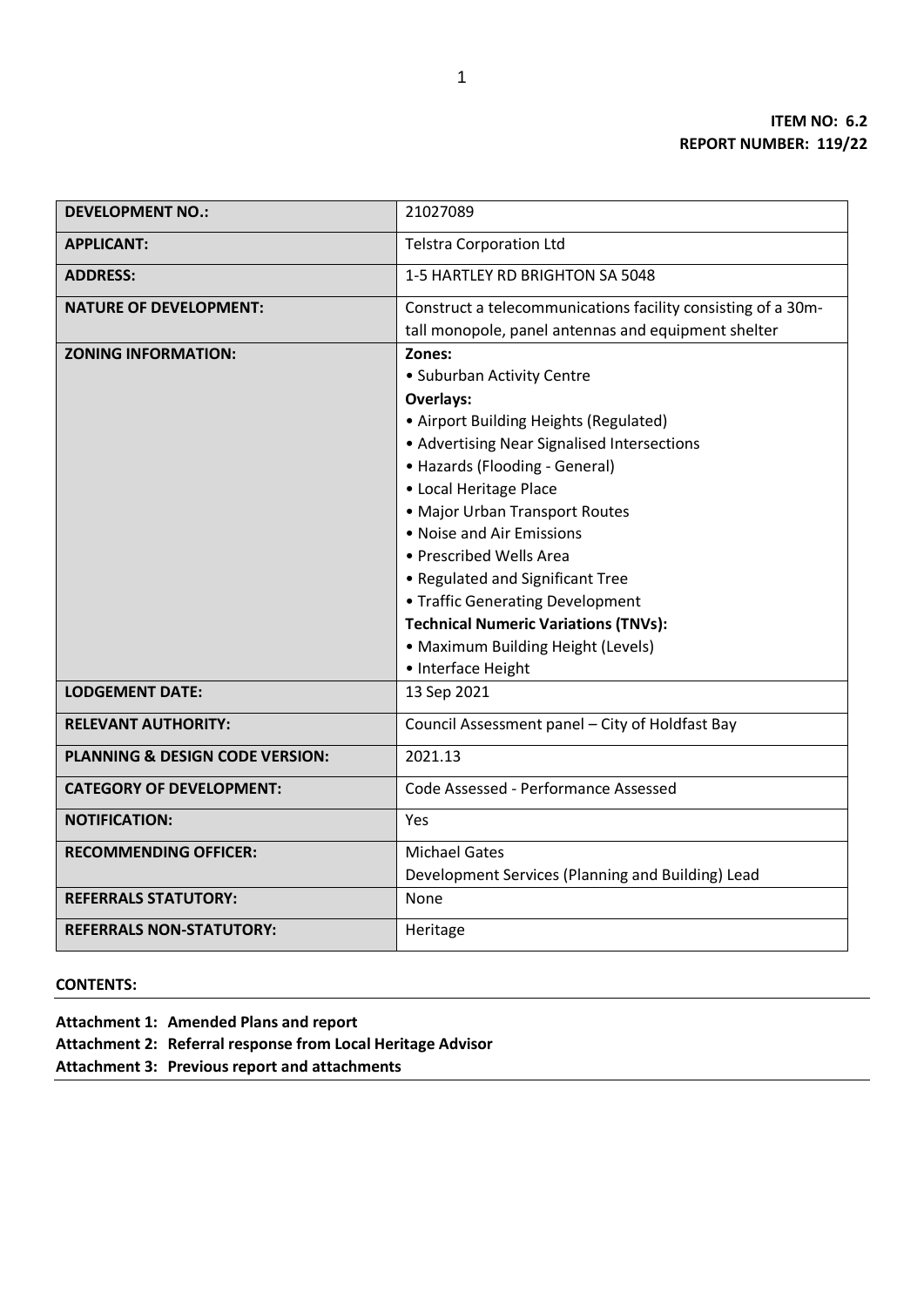### **DETAILED DESCRIPTION OF PROPOSAL:**

This application is for the construction of a telecommunications facility consisting of a 30m-tall monopole, panel antennas and equipment shelter. The monopole will be constructed in the south-eastern corner of the allotment that fronts onto Hartley Road. The monopole will now be set 10 metres in from the southern boundary and 26 metres from the western boundary, with a small equipment shelter of 5sqm floor area located to the south of the monopole. Landscaping has now been included along the western boundary. Amended plans for the proposal and a supporting report are contained in **Attachment 1.**

### **BACKGROUND:**

This application is being presented to the Panel again as having been deferred at a previous meeting. Except where varied by this report, the assessment in the previous report contained in **Attachment 3** is considered to be relevant.

The application was presented to the Council Assessment Panel on 27 January 2022, were the Panel moved the following motion to defer the application.

- *1. Pursuant to Section 107(2)(c) of the Planning, Development and Infrastructure Act 2016, and having undertaken an assessment of the application against the Planning and Design Code, the application be deferred fort the applicant to provide further information relating to:* 
	- *Opportunity to relocate the tower further north of a suitable distance to provide suitable landscaping;*
	- *Landscaping plan for western and southern boundaries capable of softening the towers visual appearance;*
	- *Report prepared by a heritage architect/advisor for the impact on the heritage value of the property;*
	- *Further information regarding investigating alternative sites or the prospects of suitable sites.*

The applicant has provided amended plans with the following changes:

- The tower has been moved further to the north and is now proposed to be located 10 metres from the southern boundary;
- Landscaping has been added to the western boundary to minimise the visual impact to the neighbouring property;
- A report has been provided by the applicant assessing alternate sites in the locality;
- A referral response from Council's Local Heritage Advisor in relation to the nearby local heritage place is contained in **Attachment 2.**

### **SUBJECT LAND & LOCALITY:**

#### **Site Description:**

**Location reference:** 1-5 HARTLEY RD BRIGHTON SA 5048 **Title ref.:** CT 5395/876 **Plan Parcel:** F20754 AL184 **Council:** CITY OF HOLDFAST BAY

#### **CONSENT TYPE REQUIRED:**

Planning Consent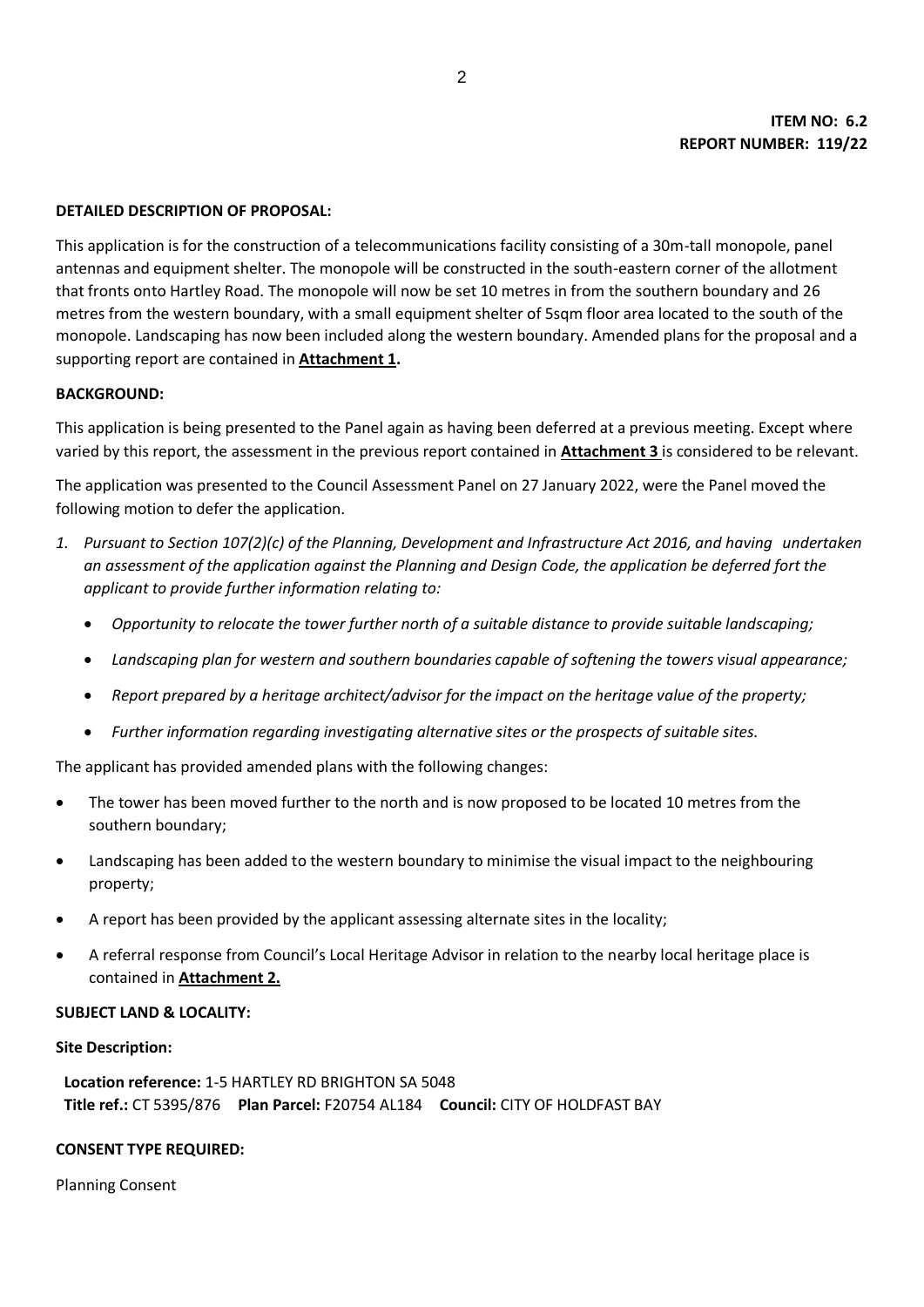### **CATEGORY OF DEVELOPMENT:**

- **PER ELEMENT:** Telecommunications facility: Code Assessed Performance Assessed
- **OVERALL APPLICATION CATEGORY:** Code Assessed - Performance Assessed
- **REASON** P&D Code

### **INTERNAL REFERRALS**

## **Local Heritage**

The application was referred to Council's heritage advisor for comments relating to the adjacent local heritage building, being the Telstra telephone exchange building that fronts onto Hartley Road.

The proposal is considered not to impact on the character of the local place for the following reasons:

The proposed development is acceptable in terms of heritage impact for the following reasons:

- The proposed tower is approximately 60 metres behind the 1927 building, the distance is sufficient to diminish the visual impact of the tower in the context of the 1927 building.
- For obvious reasons, the proposed works will not adversely impact on historic fabric of the 1927 building.
- The proposed cabling is mostly underground and distant from the 1927 building.
- The proposed shelter building is low and scale and will not be visible from the public realm.
- The historic telephone exchange building is robust in appearance and the impact of some infrastructure is not considered to be detrimental to its appearance nor its context and setting.
- The nature of the building's former and current use is such that the impact of some infrastructure is to be expected.

It is relevant that there is a similar 25 metre high tower in proximity to the Glenelg telephone exchange building at the corner of Brighton Road and Jetty Road.

Given its relatively substantial distance from the 1927 building and for reasons described above, the location of the tower as proposed is acceptable.

## **PLANNING ASSESSMENT**

The application has been assessed against the relevant provisions of the Planning & Design Code, which are contained in Appendix One.

## **Location of the Tower**

The amended plans now have the proposed tower located further to the north. The tower will be located 10 metres north of the southern boundary, and 26 metres from the western boundary. The amendment means that the tower will now be located more than 30 metres from the nearest residential property. This is considered to be an improvement on the previous proposal and is considered to sufficiently satisfy PO 6.3.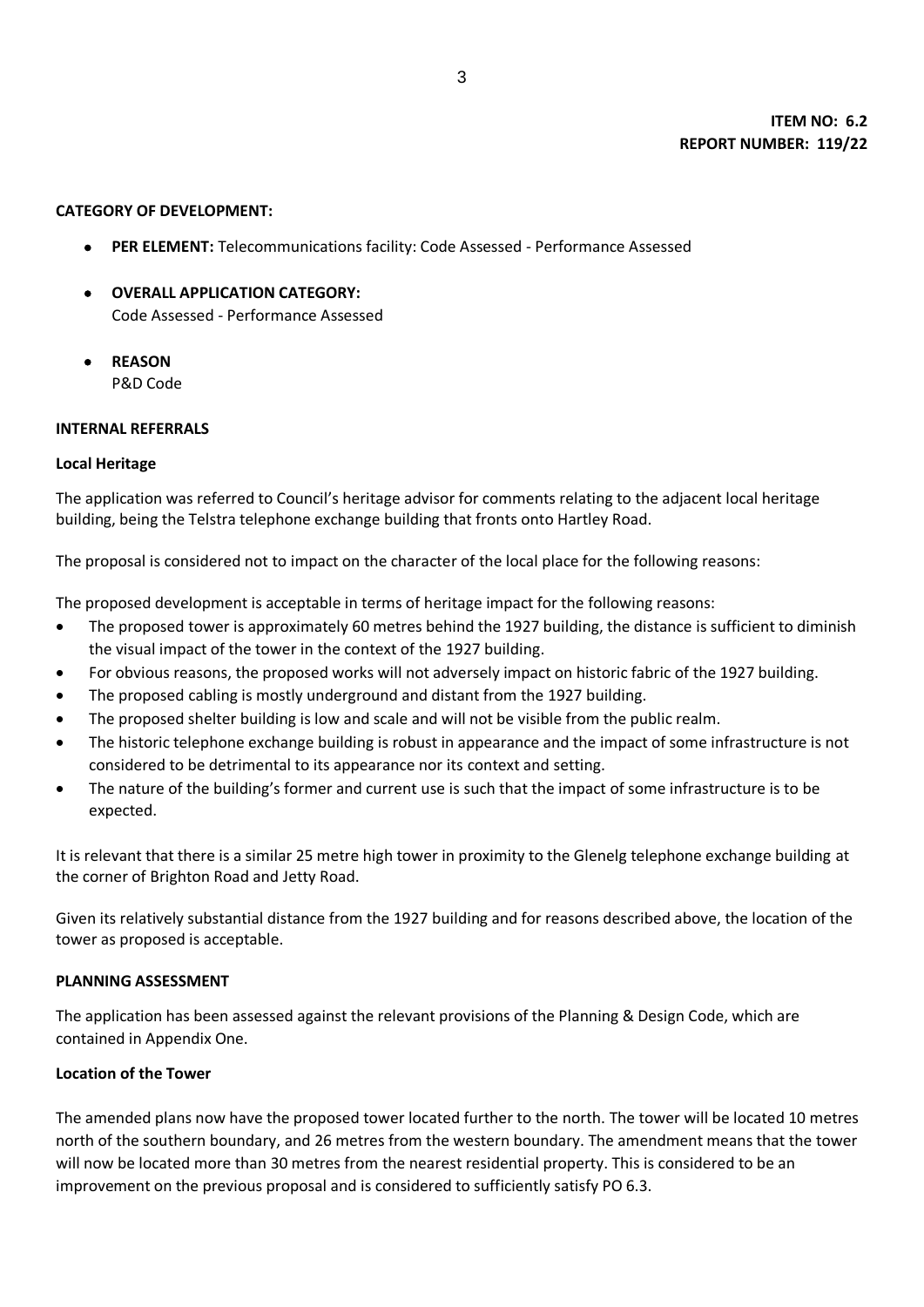| PO 6.3 |                                                                                                                                                                                                                                                                                               | DTS/DPF 6.3          |
|--------|-----------------------------------------------------------------------------------------------------------------------------------------------------------------------------------------------------------------------------------------------------------------------------------------------|----------------------|
|        | Telecommunications facilities, particularly towers/monopoles, are located<br>and sized to mitigate visual impacts by the following methods:                                                                                                                                                   | None are applicable. |
| (a)    | where technically feasible, incorporating the facility within an<br>existing structure that may serve another purpose                                                                                                                                                                         |                      |
|        | or all of the following:                                                                                                                                                                                                                                                                      |                      |
| (b)    | using existing buildings and landscape features to obscure or<br>interrupt views of a facility from nearby public roads, residential<br>areas and places of high public amenity to the extent practical<br>without unduly hindering the effective provision of<br>telecommunications services |                      |
| (c)    | using materials and finishes that complement the environment                                                                                                                                                                                                                                  |                      |
| (d)    | screening using landscaping and vegetation, particularly for<br>equipment shelters and huts.                                                                                                                                                                                                  |                      |

## **Alternative sites**

One of the reasons for the deferral was to investigate possible alternative sites. The proposal is to be located in the Suburban Activity Centre Zone. Given the surrounding locality, this is considered to be the most appropriate Zone for the proposal, rather than the surrounding Neighbourhood type zones. The only possible alternative is the Employment Zone, which the application has said is not appropriate for the following reason.

The only Zone that is potentially suitable is the Employment Zone centred around the Brighton Railway Station. That location is too close to the existing Brighton Jetty facility and too far away from 530 Brighton Road to function as an effective replacement. It is also surrounded by residential uses.

As this is the only site within the locality that is already used as a telecommunications facility, it is considered to be the most appropriate site for this development.

## **Landscaping**

The applicant has proposed that landscaping be planted along the western boundary only. The applicant has stated the reason for this is:

*As can be seen on the aerial photo contained within the revised plans, there are substantial trees already existing in the rear year and along the rear boundary of 4 Old Beach Street. Given the revised position of the monopole, this existing tree cover will sufficiently mitigate views of the structure and certainly to a greater extent than newly planted landscaping within the exchange could provide.*

*In terms of electing not to use landscaping to mitigate views directly to the south, the following points are noteworthy:*

- *The property directly to the south is a carpark associated with a commercial property within the Suburban Activity Zone.*
- *The residential flat building at 2 Old Beach Road is also within the Suburban Activity Zone. This is a 10-unit complex with 5 units upstairs and 5 downstairs, with four of the units having an outlook to the north and the remaining six having outlooks to the east and west.*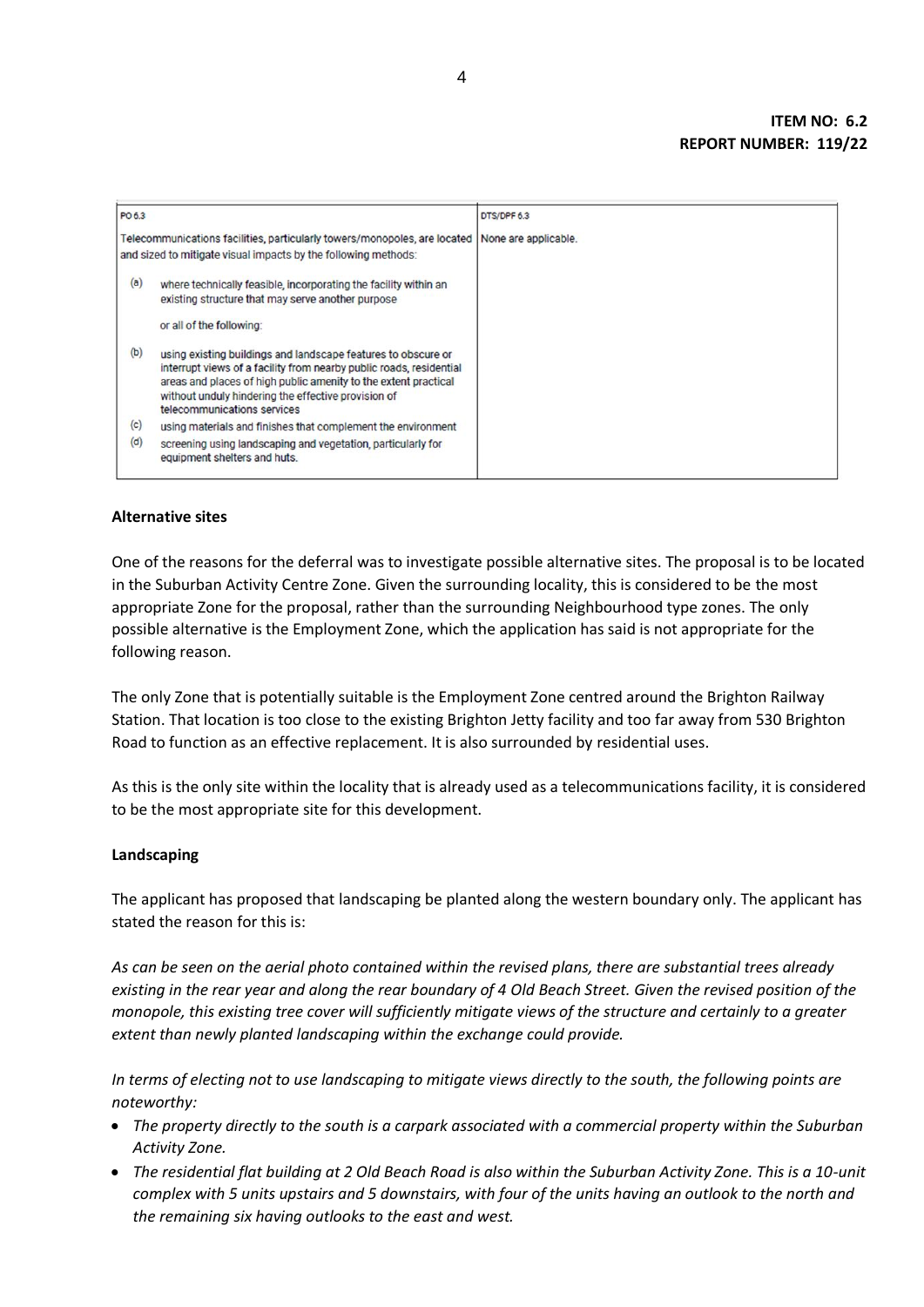*The revised monopole location is now an additional 6 metres north, placing it almost 30 metres from the rear face of the building at 2 Old Beach Road (noting this is further than the distance to residential properties to the west).*

*As such, given the non-residential nature of the zoning directly to the south, the separation of the residential use by another property and the increased separation brought about by the revised location of the monopole, landscaping along the southern boundary of the exchange would not have any meaningful impact on views from 2 Old Beach Road. Such landscaping would only, at best (once it clears the top of the fence) partially obscure views of the equipment shelter and base of the monopole.*



Given the amend location of the amend pole and the existing landscaping, the proposal is considered to be reasonable in this instance to satisfy PO 6.3. The applicant has suggested that the Panel as the relevant authority select the species to be used on site. It is recommended that a species with a relatively narrow species be used, such as ornamental pears, which are also relatively hardy and grow to a maximum height of 12 metres. This can also be addressed through a reserved matter, should the Panel think appropriate.

# **CONCLUSION**

It is acknowledged that telecommunications infrastructure can cause significant concern for nearby residents, when located in adjacent a Neighbourhood type Zone. In this instance the proposal is to be located in a Suburban Activity Centre, next a General Neighbourhood Zone. The applicant has demonstrated that the infrastructure is required for the locality, and given that the site is already used for telecommunications purposes, the site is considered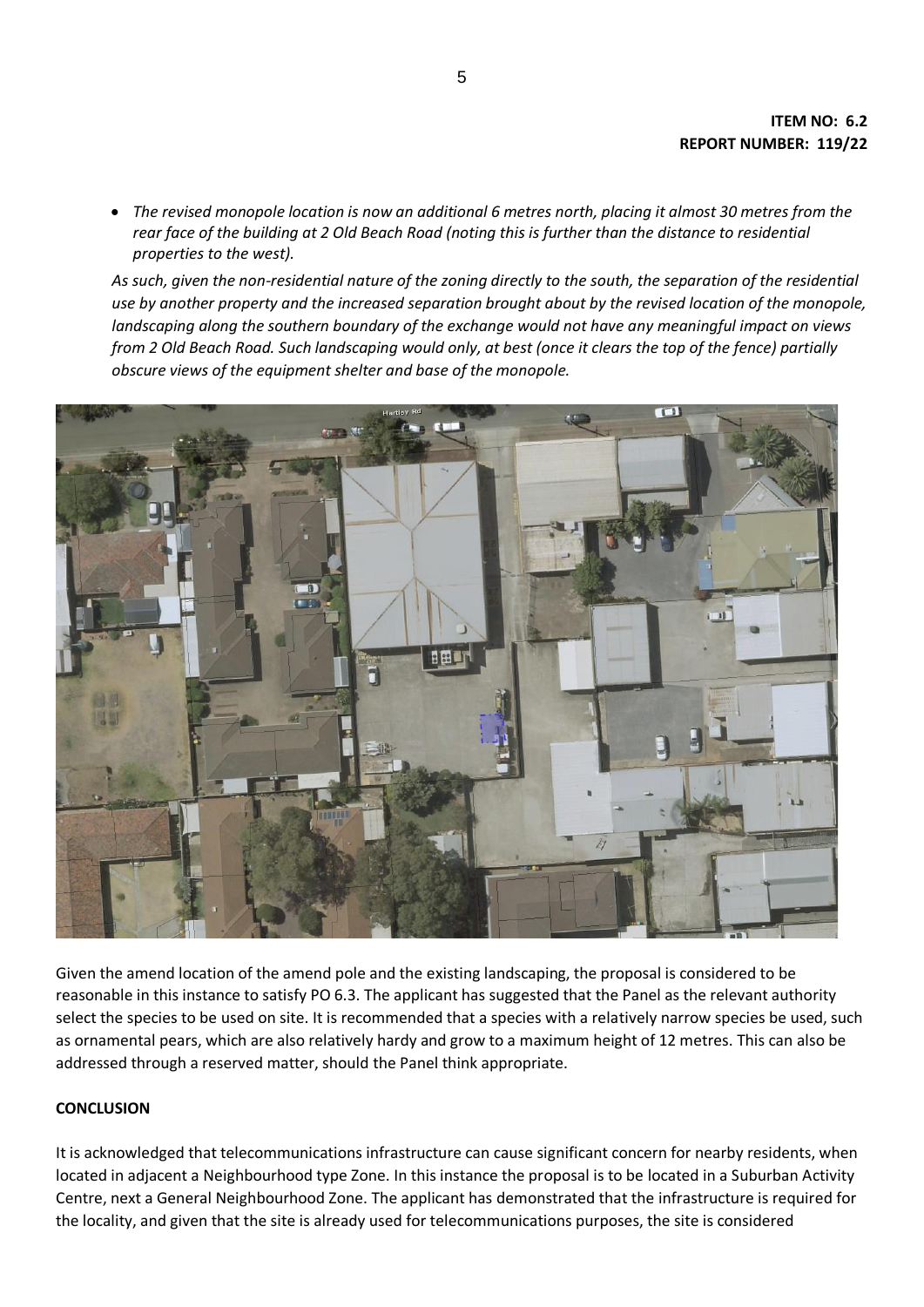reasonable for the infrastructure. The structure will have a minor impact in regards to visual intrusion or overshadowing, and therefore the amended proposal is considered to warrant Planning Consent to be granted

## **RECOMMENDATION**

It is recommended that the Council Assessment Panel resolve that:

- 1. Pursuant to Section 107(2)(c) of the Planning, Development and Infrastructure Act 2016, and having undertaken an assessment of the application against the Planning and Design Code, the application is NOT seriously at variance with the provisions of the Planning and Design Code; and
- 2. Development Application Number 21027089, by Telstra Corporation Ltd is granted Planning Consent subject to the following reasons/conditions/reserved matters:

# CONDITIONS

Planning Consent

- 1. The development granted approval shall be undertaken and completed in accordance with the stamped plans and documentation, except where varied by conditions below (if any).
- 2. That all mechanical plant and equipment, including air conditioners, should be selected, designed, and installed to comply with the following mandatory criteria:
	- (a) Noise level not to exceed 52dB(A) between the hours of 7am and 10pm when measured and adjusted at the nearest residential zone interface in accordance with the Environment Protection (Noise) Policy 2007\*, and
	- (b) Noise level not to exceed 45dB(A) between the hours of 10pm and 7am when measured and adjusted at the nearest residential zone interface in accordance with the Environment Protection (Noise) Policy 2007\*, and
	- (c) Where marked with an \* the above noise levels must include a penalty for each characteristic where tonal/modulating/impulsive/low frequency characteristics are present in accordance with the Environment Protection (Noise) Policy 2007.
- 3. The monopole is to be painted in a N53 blue-grey colour.
- 4. That the landscaping as shown on the approved plans be planted within 6 months of the development becoming operational